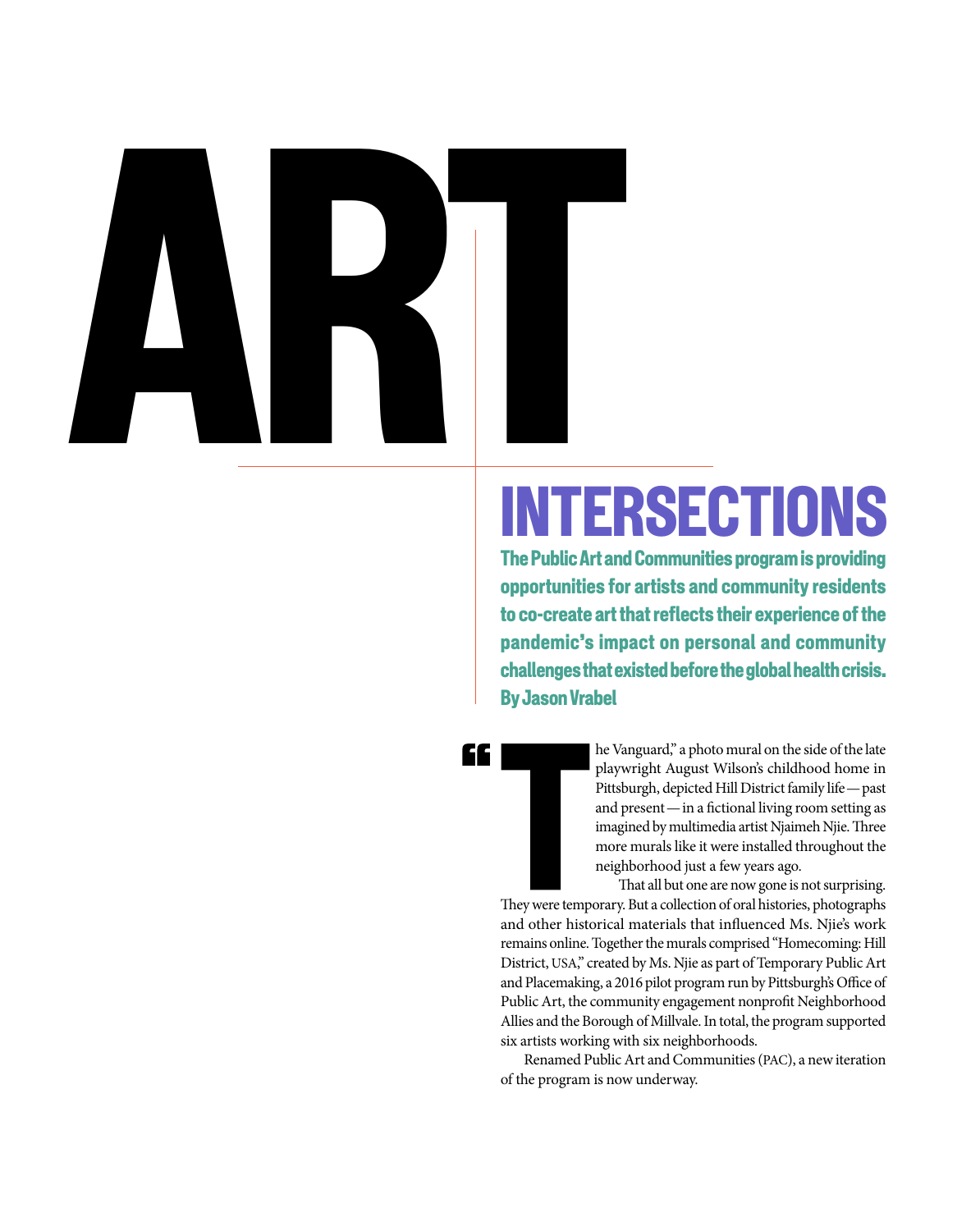

"The Vanguard" was one of four installations that were part of the Pittsburgh public art project "Homecoming: Hill District, USA" by multimedia artist Njaimeh Njie. The project explored life in the Hill District, one of Pittsburgh's most historic neighborhoods, which became known as an influential center of Black American culture. "The Vanguard" photo art installation was placed on an exterior wall of the childhood home of late Pulitzer-winning playwright August Wilson.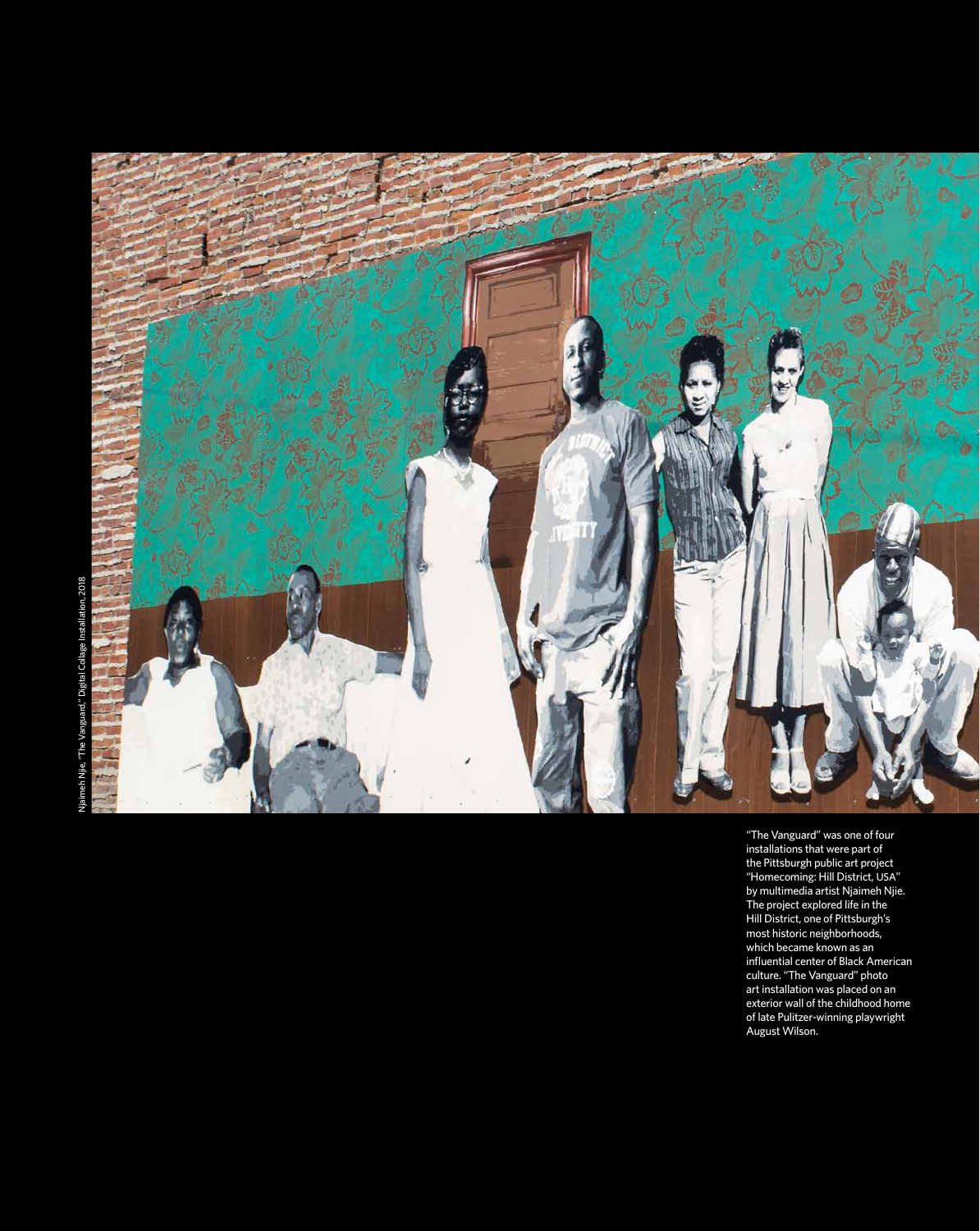Thematically, four artist–community teams are responding to the impacts of the COVID-19 pandemic on preexisting crises like racism, mental health and food insecurity.

Selected through an open, public process, PAC's four community partners are Frogang Foundation Inc., a selfempowerment nonprofit for Black women and girls; Steel Smiling, a mental health support organization focused on the African American community; Brashear Association Inc., a nonprofit providing social services to Pittsburgh's southern neighborhoods; and a collaboration between Etna Community Organization and Sharpsburg Neighborhood Organization (ECO+SNO), which are groups based in municipalities north of Pittsburgh. The artists chosen by each group, respectively, are Rell Rushin, Nola Mims, Lindsey Peck Scherloum and Jason McKoy.

Tamara Emswiler, senior program manager for social impact design at Neighborhood Allies, noted that alreadyvulnerable populations were subject to multiple public health risks prior to the pandemic. PAC is examining "how collaborations with artists can enhance connection, coping and well-being within communities that are facing these challenges," she said.

While responding to present day circumstances, the PAC initiative is intended to embody something longer-term: the evolution of what public art is, who it's for, and how it can be created.

### How art makes a difference

AC communities are not merely hosts for public art but<br>co-creators of it, bringing neighborhood history and<br>culture to bear on artists' skill and creative expression.<br>This approach is rooted in "Aesthetic Perspectives," an AC communities are not merely hosts for public art but co-creators of it, bringing neighborhood history and culture to bear on artists' skill and creative expression. based framework developed by artists, educators and funders from across the country and explained in the 2017 report "Aesthetic Perspectives: Attributes for Excellence in Arts for Change." According to the report, the Aesthetic Perspectives framework begins with the premise that "building an equitable society is a creative act" and lies at the intersection of art, culture, social justice, civic engagement and community development.

Public artwork created in this way is meant to have impact.

"In our experience, artists, and arts and culture initiatives, play a powerful role in shaping our responses to these crises," said Dr. Divya Rao Heffley, associate director of the Office of Public Art. "[The Public Art and Communities initiative] aims to both address short-term community needs and foster

long-term strategies for collaborations with artists that catalyze community-led change."

The approximately \$500,000 PAC program is supported by the National Endowments for the Arts, The Heinz Endowments and the Henry L. Hillman Foundation.

"This project is emblematic of the greatly expanding definition of what arts and culture is at The Heinz Endowments," said Janet Sarbaugh, the foundation's Creativity vice president. "We know that we need to honor and recognize the fact that, in many ways, the city's culture resides in its neighborhoods and its residents."

Ms. Sarbaugh explained that the national Urban Institute's Art and Cultures Indicators Project has measured the impact of the arts on communities and everyday life, dating back to the 1990s. The project's 2006 report, for example, described "cultural vitality" as including arts and culture "that come out of communities rather than merely resources that are 'brought to' communities from the outside."

The Public Art and Communities program began with the Placemaking Academy, a six-week training program. Broadly, "placemaking" is the integration of arts and culture into urban design practices.

The Placemaking Academy demonstrated how "placemaking isn't any one thing," Ms. Emswiler said. "It showed the breadth of what placemaking can be, and how to start building up community voices to anchor the project in the community."

Emphasizing that the process of creating public art is as important as the artwork itself, Dr. Heffley said, "If the process isn't right, the outcomes won't be right."

When communities build agency around shared values and a common purpose, that is part of what Neighborhood Allies President and CEO Presley L. Gillespie calls "transformative community change," a focal point of all of the organization's work.

"Partnerships like [Public Art and Communities] are about bringing people together with tools and financial resources to make transformative change," Mr. Gillespie said, which



Four local Pittsburgh organizations are partnering with the four artists in the Public Art and Communities program:

**Frogang Foundation,**

a self-empowerment nonprofit for Black women and girls

**Steel Smiling,** a mental health support organization focused on the African American community

**Brashear Association,** a nonprofit providing social services to Pittsburgh's southern neighborhoods

**Etna Community Organization and Sharpsburg Neighborhood Organization (ECO+SNO),**  two groups based in municipalities north of Pittsburgh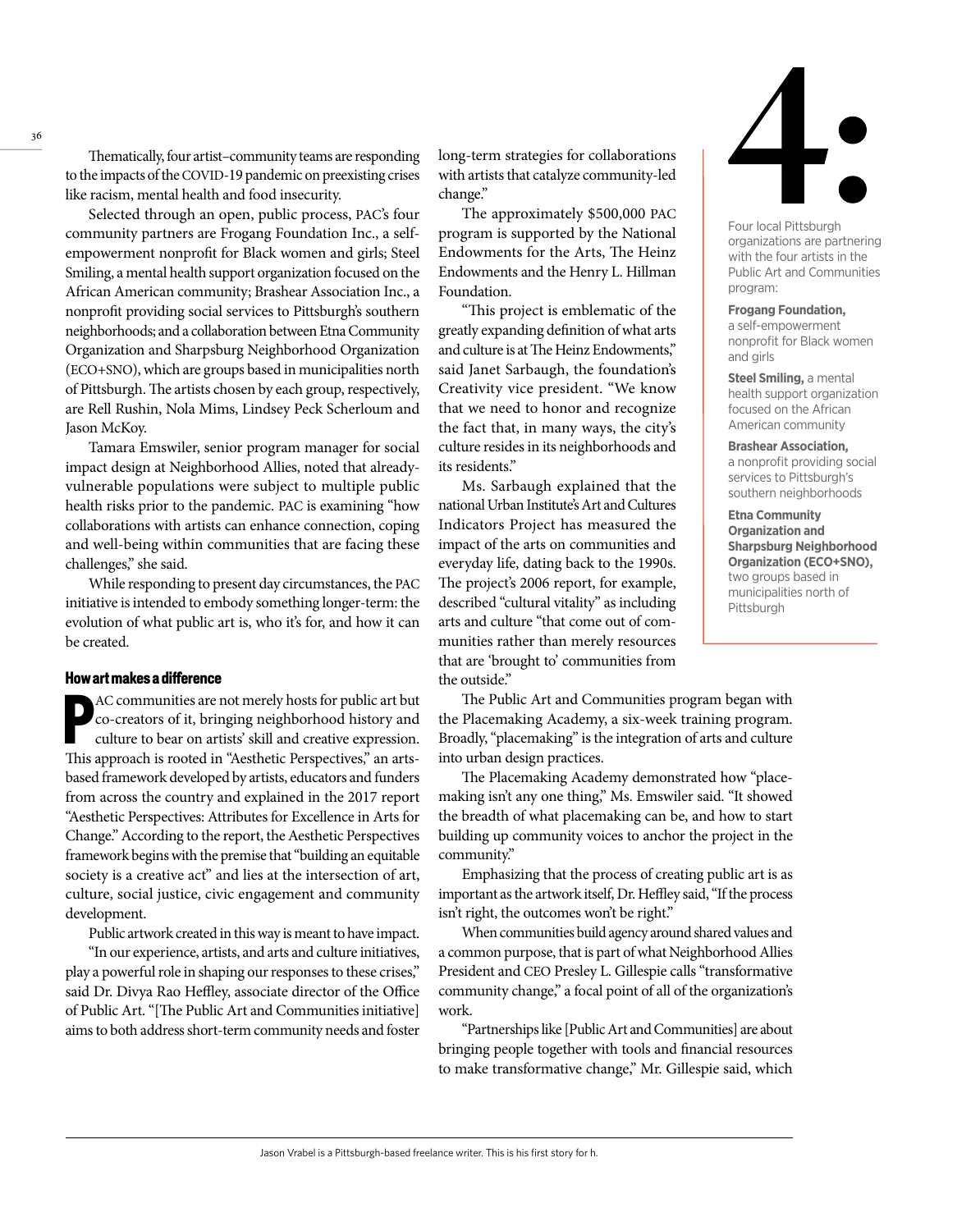**"If you're going to do public art, it should be something that the community is comfortable with, that reflects them, celebrates them, and is something they can take part of."**

Elan Mizrahi

Elan Mizrah

**Rell Rushin**, mixed-media artist collaborating with Frogang Foundation, on the issues of mental health, racism, social isolation and exclusion for Black women and girls

includes "maintaining and respecting cultural identity and the cultural assets of a neighborhood."

This thinking is evident in Ms. Njie's "Homecoming." She didn't set out to capture 100 years of neighborhood history. But after working with the Hill District community — especially Terri Baltimore, who at the time managed community engagement for the now-defunct Hill House Association — that's what happened.

Ms. Njie told PAC participants during a training session last year that working with community institutions paved the way into a neighborhood she knew but didn't live in. Ms. Njie recalled how Ms. Baltimore told her "about all these places, all these people that the history books might not necessarily acknowledge, but clearly made their imprint on the neighborhood."

Ms. Njie said that what residents wanted most was to have their stories told, and the resulting project was "grassroots, from the ground up, from a very people-centered point of view."

### Promoting positive self-image

Frogang begins with natural Black hair. As an "organization"<br>and a movement that teaches Black girls to love their<br>natural selves, Frogang's mission is to promote positive<br>self-images for Black girls so they recognize thei and a movement that teaches Black girls to love their natural selves, Frogang's mission is to promote positive self-images for Black girls so they recognize their self-worth and see beauty when they look in the mirror," founder Kelli Shakur said.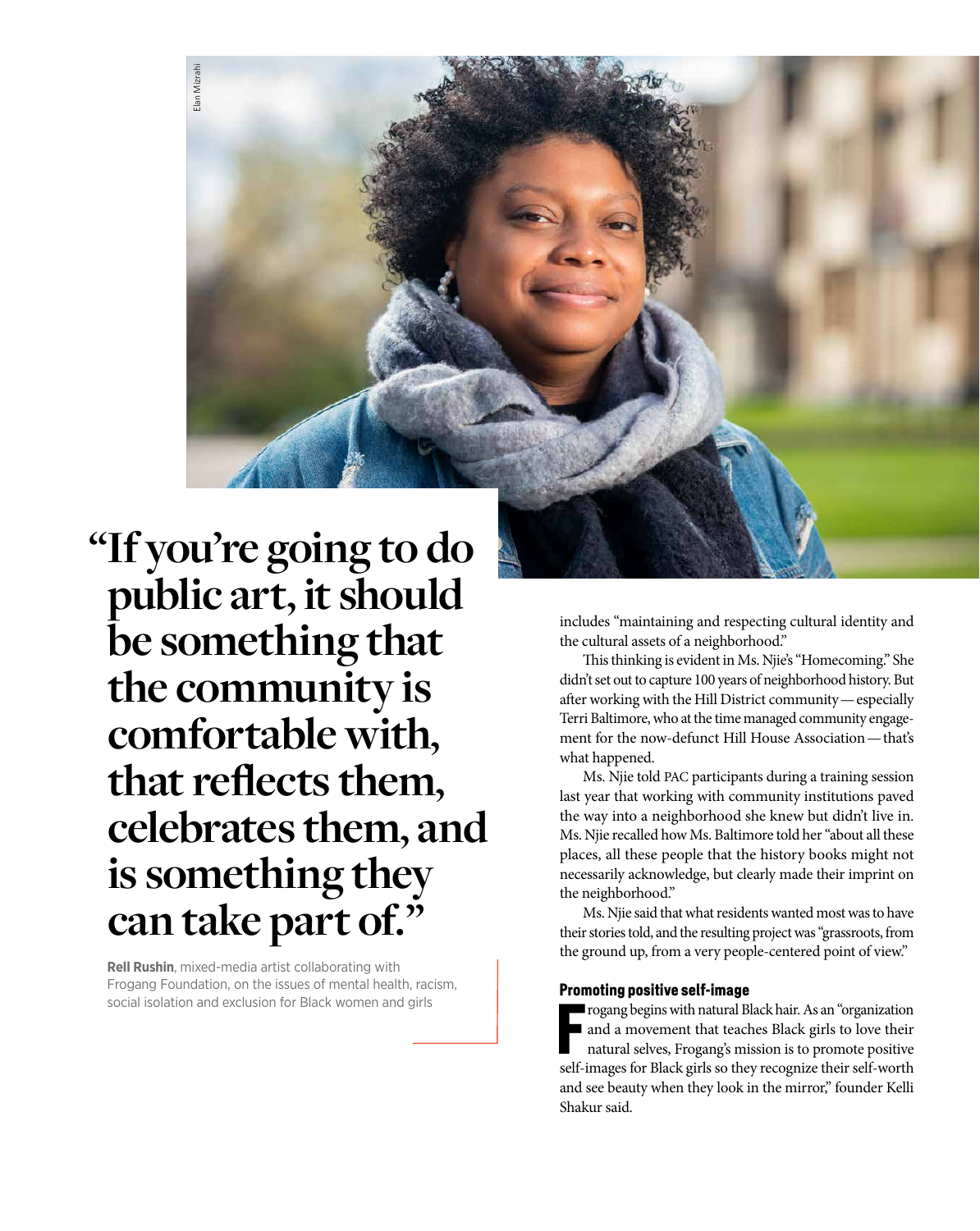

Mixed-media artist Rell Rushin has been participating in Frogang's "Successful Sister Sessions," weekend gatherings with girls ages 4 to 16 that include affirmations, storytelling and conversations about leadership and self-care.

Ms. Shakur and Ms. Rushin both noted that they are already "in community" with one another, but Ms. Rushin understands that the final artwork will belong to a physical community where she doesn't reside.

"They're constantly reminding us that community comes first," she said of the Office of Public Art and Neighborhood Allies. "If you're going to do public art, it should be something that the community is comfortable with, that reflects them, celebrates them and is something they can take part of."

"Not many Black artists get this opportunity to be in the forefront in this way," Ms. Rushin added.

The team's design concept — a mural — will be an act of placemaking. Facing a vacant lot that Ms. Shakur envisions using for Frogang events, the artwork and the space together will expand the organization's presence in Pittsburgh's Beltzhoover neighborhood.

Whatever form the mural takes, it will be co-created with the girls. The most important thing is that "it will look like them," Ms. Shakur said, adding, "Rell is an awesome artist, and my girls have amazing visions. When you put the two together, we'll make magic."

**"The intention and goal is for people to take away new creative strategies to add to their** 

**Nola Mims**, multimedia studio artist working with Steel Smiling on the topic of Black mental health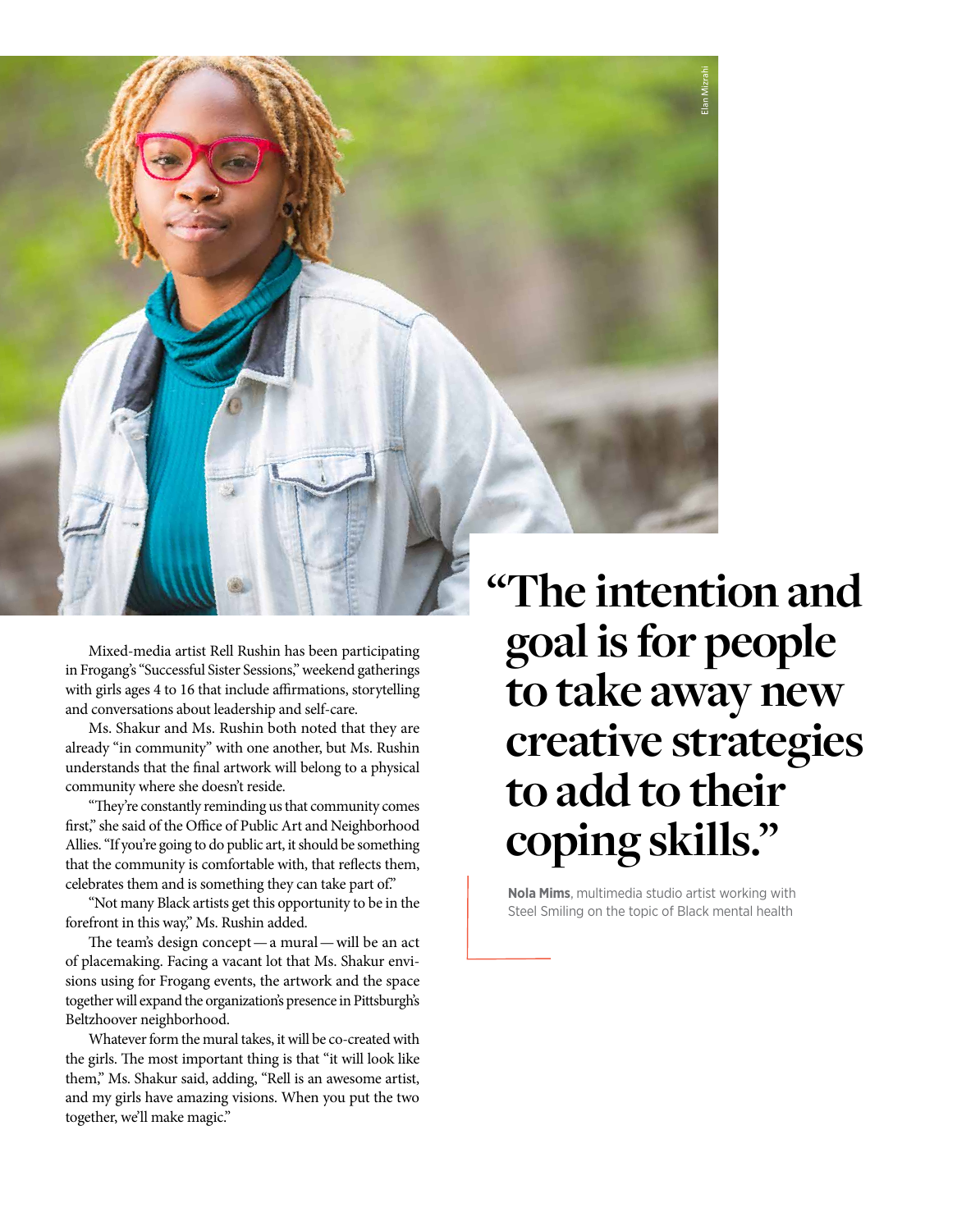### Encouraging mental health

Elan Mizrahi

ridging the gap between the region's Black community<br>
and mental wellness, Steel Smiling is both a mental health<br>
and a workforce development organization, said Julius<br>
Boatwright the organization's founder and CEO and mental wellness, Steel Smiling is both a mental health and a workforce development organization, said Julius Boatwright, the organization's founder and CEO.

Since December of 2015, Steel Smiling has been coordinating mental health support, training, and treatment for Black community members. As part of its Beams to Bridges (B2B) program, lay participants become nationally certified as mental health advocates in their day-to-day lives and workplaces, Mr. Boatwright said. Recent B2B graduates have returned to participate in PAC.

Mr. Boatwright has seen how art can address increased social isolation worsened by the pandemic by helping B2B members tap into something they "couldn't get to before" with talk therapy alone.

"It's getting them excited to do something different," Mr. Boatwright said.

With a background in studio arts and psychology, Nola Mims is putting all their training and skills to work for Steel Smiling. Instead of producing a single work of art, Mx. Mims is creating a series of nine workshops that will enable B2B members to explore a variety of artistic pursuits, such as West African dance, deejaying and creative writing, and to find a practice that they're passionate about.

"The intention and goal is for people to take away new creative strategies to add to their coping skills," Mx. Mims said. "Second to that is finding something special in what they're doing, and that they'll want to continue."

Finding appropriate venues to accommodate creative healing activities for a Black mental health organization has been difficult. "There are not a lot of Black-run spaces in a city like Pittsburgh to do a lot of the things that we're setting out to do," said Mx. Mims.

Steel Smiling represents an evolving definition of "community," one not always bound by geography, yet Mr. Boatwright

**"But what about**  [**celebrating food**] **is art? It's a cool idea and could not be art, but we're going to make it art."**

**Lindsey Peck Scherloum**, multimedia artist partnering with the Brashear Association on the issues of food insecurity and social isolation

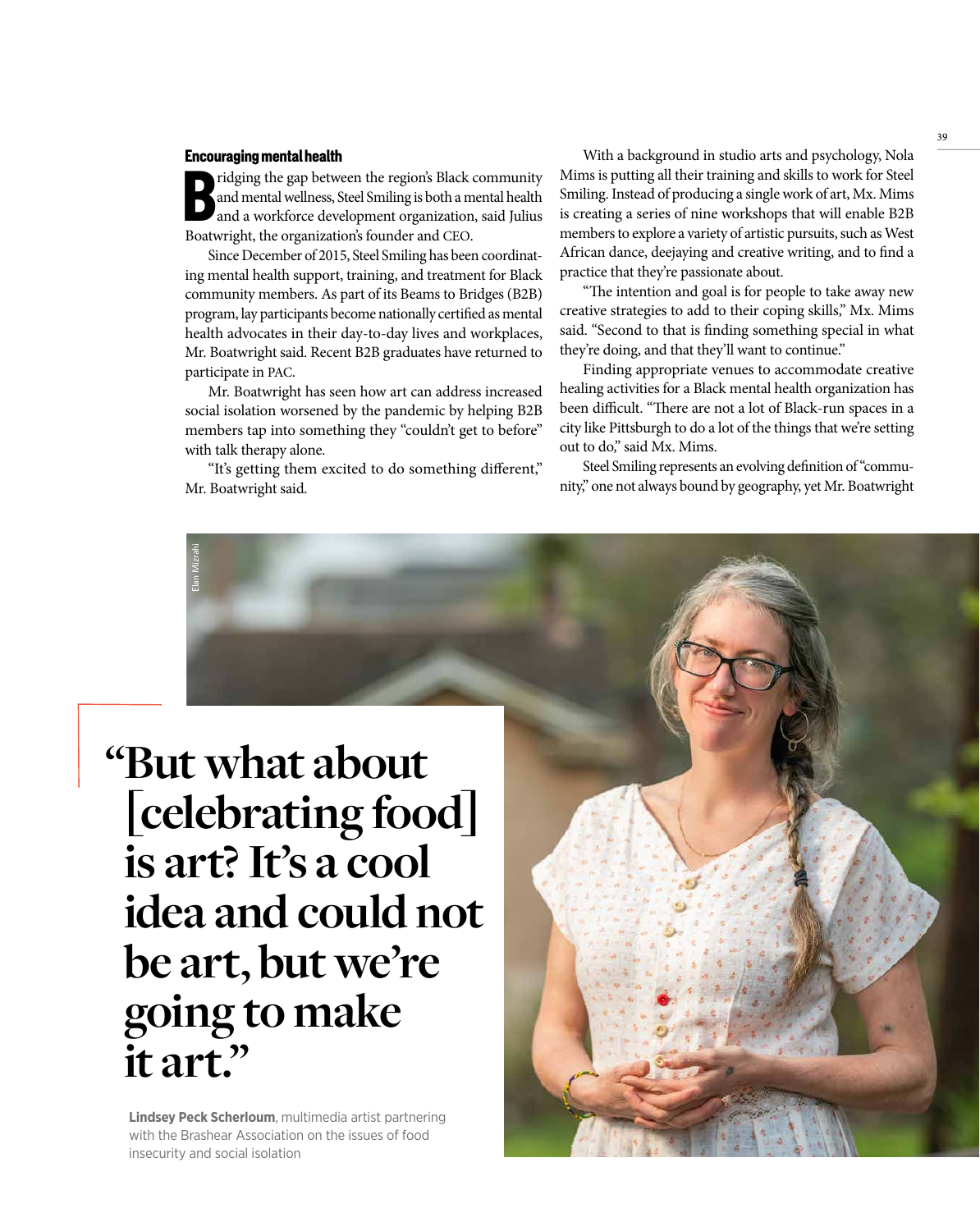stressed the importance of empowering those who are in a community location.

"How do we honor the expertise in a community?" he asked, noting that expertise can be found in those who aren't mental health professionals, "but may be the grandma, the aunt or uncle that everyone loves and trusts."

"The difference is 'doing with' versus 'doing for,' " he said, which resembles Urban Institute's definition of cultural vitality and the ways that art and culture can come out of communities, rather than being "brought to" them.

### Eliminating stigmas

Since 1917, the Brashear Association has been providing<br>Pittsburgh's southern neighborhoods with employment<br>and housing support, youth services and food assistance.<br>Margie Schill communications and marketing manager for th Pittsburgh's southern neighborhoods with employment and housing support, youth services and food assistance. Margie Schill, communications and marketing manager for the organization, said that unease about food insecurity prevents many community members from accessing Brashear's services.

## **"I want people to experience it, and live it, and interact with it, and become part of it."**

**Jason McKoy**, artist, brand consultant and social innovator collaborating with the Etna Community Organization and Sharpsburg Neighborhood Organization on the topic of social isolation

Elan Mizrahi